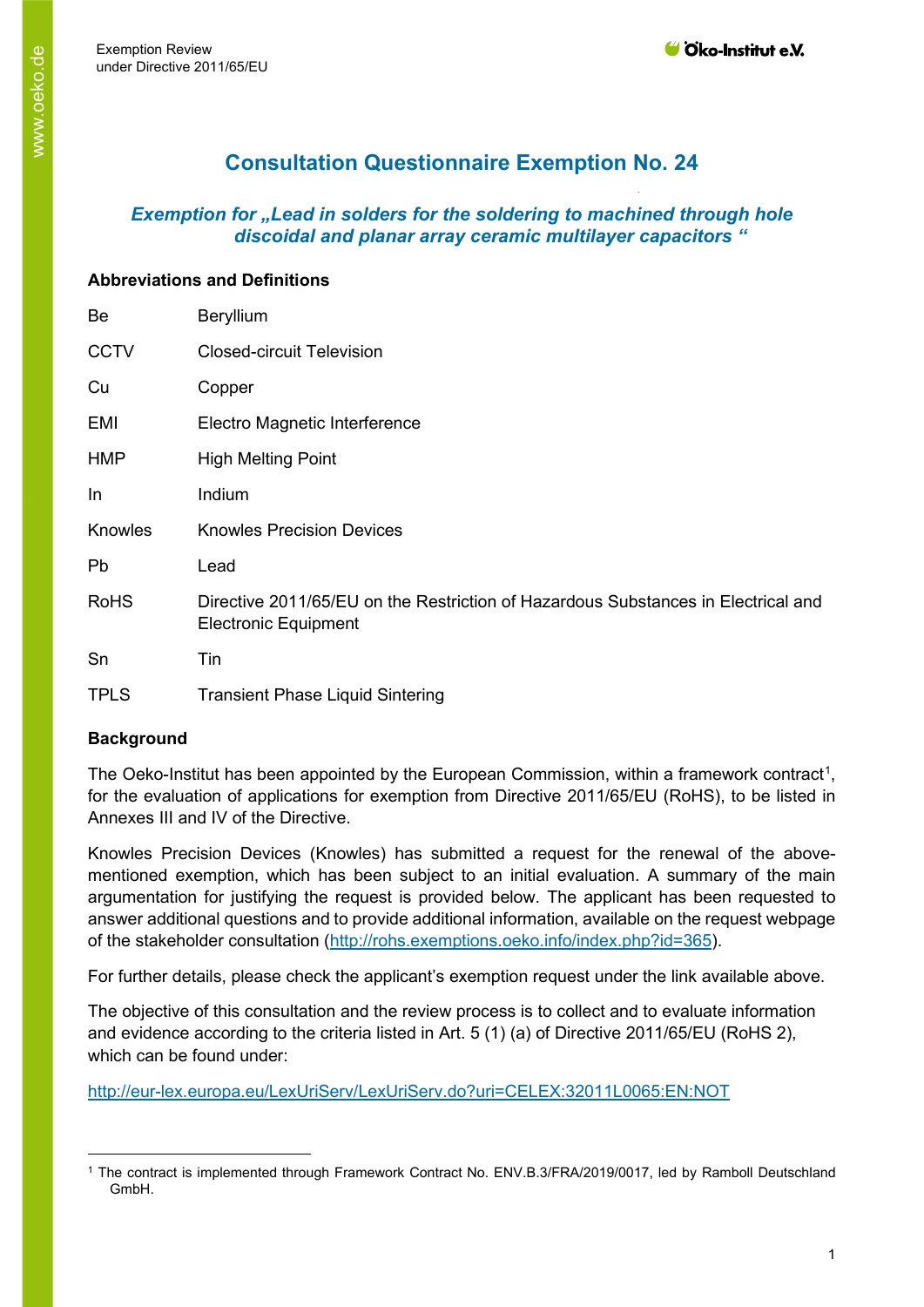If you intend to contribute to the stakeholder consultation, please read the summary of the argumentation provided and answer the questions that follow.

## **1. Summary of argumentation of applicant on the justification of the exemption**

## **1.1. Background**

Knowles (2020) requests the renewal of exemption 24 of Annex III of the ROHS Directive for:

*"Lead in solders for the soldering to machined through hole discoidal and planar array ceramic multilayer capacitors"*

The exemption is requested for RoHS Annex I categories 1-10 and for the maximum duration applicable according to the Directive (5-7 years, depending on category).

It is noted that Ex. 7(a) of Annex III of the RoHS Directive for "*Lead in high melting temperature type solders (i.e. lead-based alloys containing 85 % by weight or more lead)*" excludes applications covered by exemption 24 of the Annex from its scope.

## **1.1.1. Volume of lead to be placed on the EU market through the exemption**

Knowles (2020) explains that the amount of lead placed on the market through this exemption varies depending on filter design, but that typically 5 mg to 10 mg per solder joint, equating to ~1.0% of the total component weight (maximum) is needed. More complex designs such as filter connectors will be proportionally less than 1 % of the total weight. The following figures are provided, though it is not completely clear if this represents only Pb placed on the market through applications marketed by Knowles or also by other suppliers. (Knowles 2020)

- For electromagnetic interference (EMI) filtered connectors: Knowles estimates from client feedback that only around 10% of parts are supplied into applications covered by the RoHS directive, meaning ~3.9 million capacitive holes. Other equipment is out of scope such as aerospace and military applications. Based on earlier calculations that each hole requires between 5 mg to 10 mg of lead in a typical solder joint, the total lead from EMI filtered connectors entering the EU through RoHS applications per annum is estimated at  $\sim$ 29 kg;
- For EMI single line filters: Knowles estimates that ~48kg of lead was placed on the EU market in 2019;
- High melting point (HMP) soldered EMI filters have been excluded from the scope of exemption 7(a) and included in the scope of exemption 24:Here the total market is estimated to be similar to the EMI filter market using low lead (50%) solders, accounting for ~88 kg of lead placed on the market per annum;

Adding these three estimated quantities together gives the total estimate of 164 kg lead per annum supplied into applications covered by the RoHS directive. To allow for errors and assumptions, and applying the same ratio as previous exemption applications, Knowles estimates the total usage at <250 kg lead per annum. (Knowles 2020)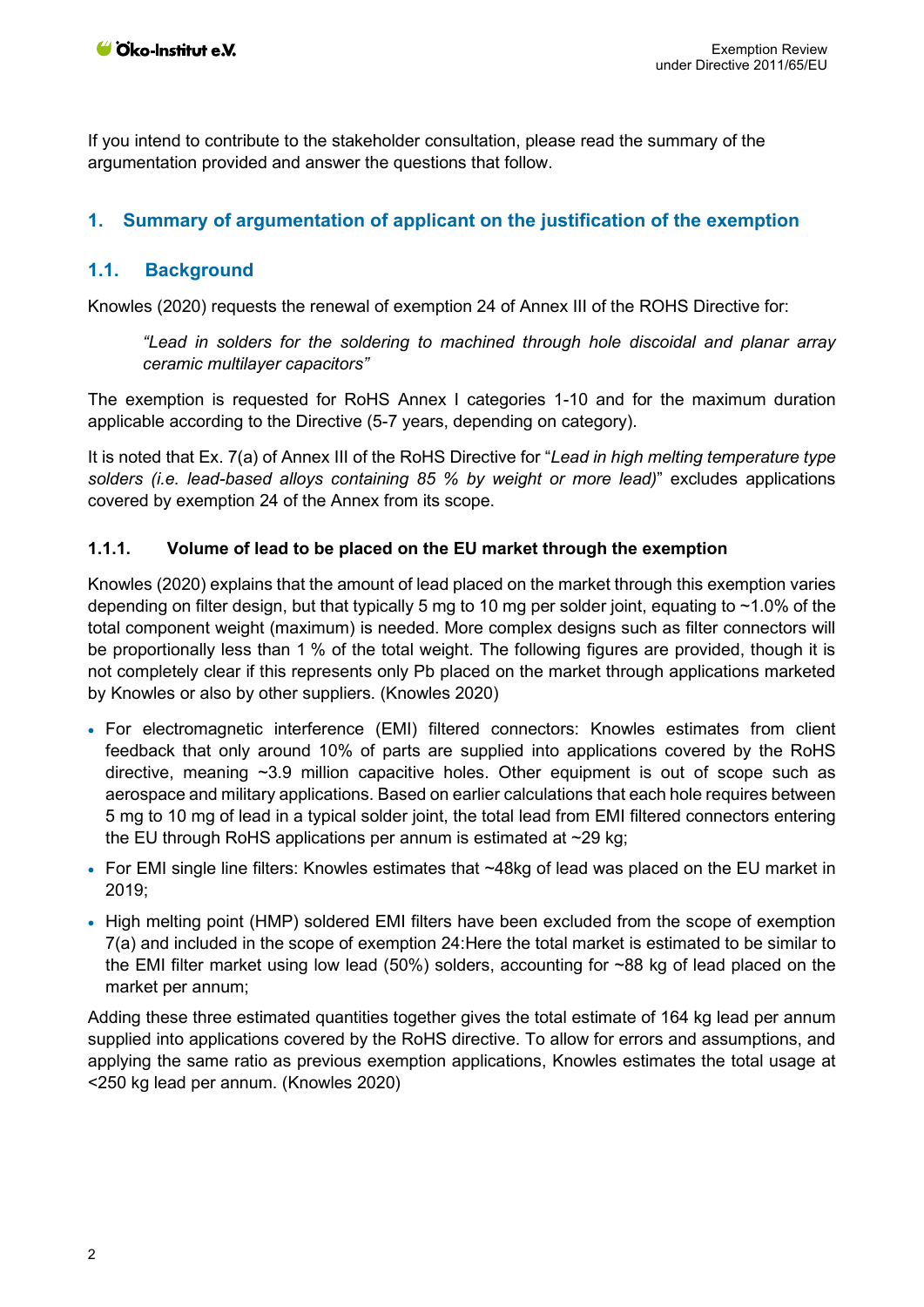# **1.2. Technical description**

In applications of relevance to this exemption, signal carrying feedthrough pins are passed through the ceramic element and connected to the internal bore to make a mechanical and electrical connection. This connection must have low electrical resistance and inductance for optimum performance, as high resistance / inductance will inhibit the high frequency electrical path to ground through the filtering capacitor. The function of lead in components of relevance to this exemption is to impart ductility to the solder joint. The solder must also have good wetting properties as it is not physically possible to apply the solder directly into the joint area, so the wetting action is vital for the solder to flow into the holes through capillary action. (Knowles 2020)

Where secondary soldering operations are required (solder-mount filters) there is an additional requirement to maintain the ductility of the joint and have a high enough melting point alloy to allow the user to mount the filter by conventional reflow soldering techniques without the internal solder joint suffering secondary reflow. (Knowles 2020)

Lead containing solders, often in conjunction with other metals such as indium, imparts a degree of ductility to the solder joint, allowing stress release within the joint and absorbing the forces applied to the ceramic. This good ductility is retained also in low temperatures. The lead-indium compounds used are the only alloys in the 'standard' melting temperature range that have the required ductility. The alloy used is usually InPb for mechanical mount applications, and PbSnAg for applications demanding secondary soldering operations by the end user. (Knowles 2020)

Knowles (2020) specifies typical applications for assemblies incorporating these components and covered by the RoHS directive to include: professional audio equipment, maritime monitoring (coastguard radar) and Closed-circuit television (CCTV) systems. Such components include specialist capacitors used in EMI filters and EMI filtered connectors for high end applications, where the elimination of electrical interference is critical and where performance is more important than cost. These are said to mainly be used for high end applications where technical performance outweighs cost.

Knowles (2021) later explains that the typical solders used under this exemption include solders such as 50Pb/50In solder, 95Pb/5In solder and 93.5Pb/5Sn/1.5Ag solder. The latter two are considered high melting point solders (HMP) and are not covered in this case by Ex. 7(a) of Annex  $III<sup>2</sup>$  $III<sup>2</sup>$  $III<sup>2</sup>$  which excludes applications covered by Ex. 24 from its scope. The HMP solders are only used where reflow is required at a lower temperature, commonly known as a "Step soldering" process. In applications with "Step soldering", HMP solders cannot be replaced with 50Pb/50In solder. In applications where "Step Soldering" is not required i.e. mechanically mounted, then a low Pb alloy such as 50PB/50In is preferred and subsequently enables a reduction of the amount of Pb placed on market through the alternative 50Pb/50In solder. In the Knowles 2020 portfolio, the allocation nof the use of these solders is roughly,  $\sim$  10% cases in which HMP solder is used and  $\sim$  90% where it is not used.

## **1.3. Applicant's justification for the requested exemption**

Knowles (2020) argues the justification of the exemption on the basis of the lack of substitutes with sufficient reliability: Knowles currently sees no scope for replacing solder as the primary method of

<span id="page-2-0"></span><sup>2</sup> Ex. 7(a), Annex III wording as of 16.3.2021: "Lead in high melting temperature type solders (i.e. lead-based alloys containing 85 % by weight or more lead)"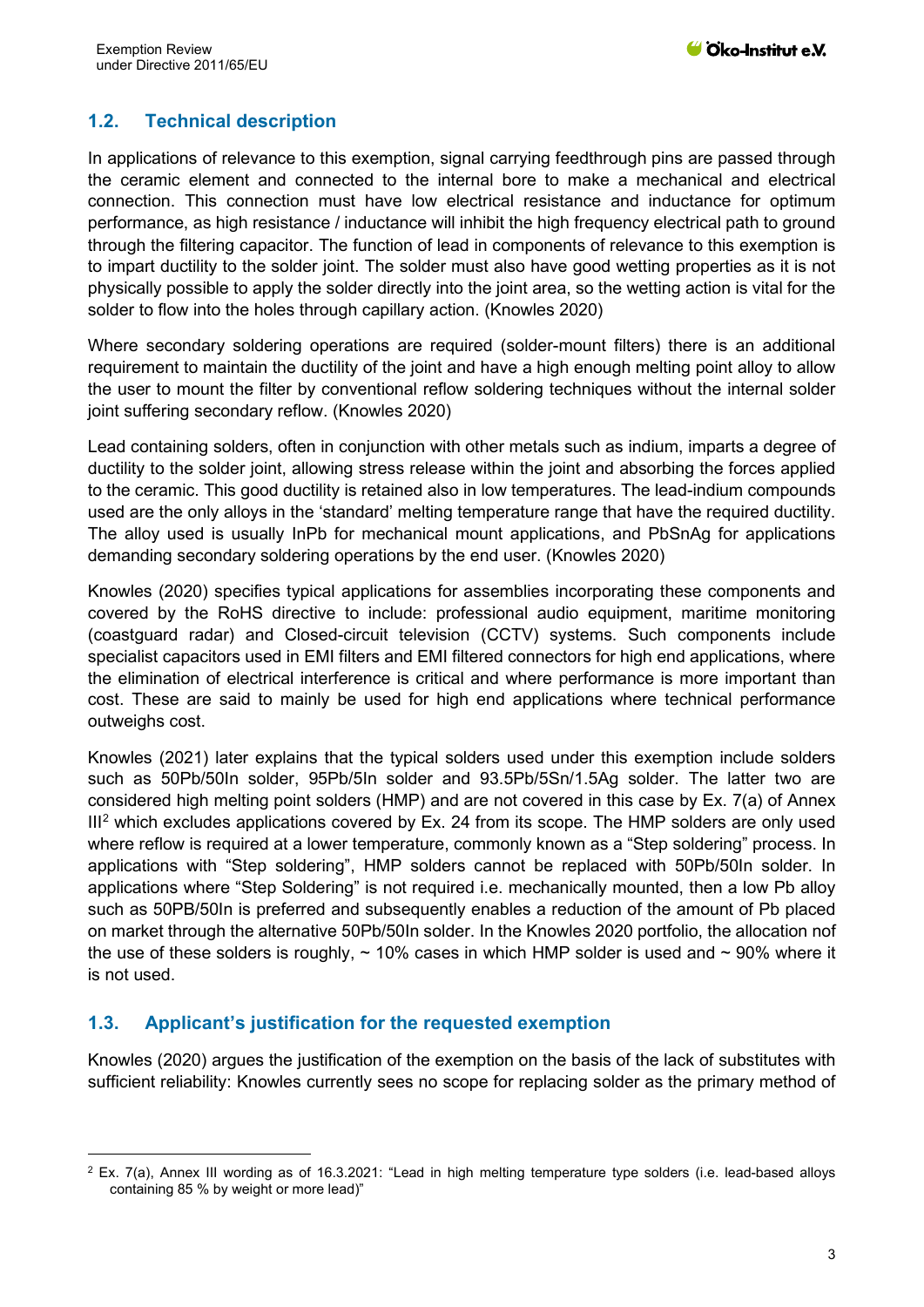making electrical and mechanical connection between the capacitor and the through lead, as at present there are no viable alternatives to lead containing alloys.

#### 1.3.1. **Availability of alternatives**

Knowles (2020) explains that when lead free solder is used to make the connection, the shrinkage of the solder and pin assembly within the bore exerts a tension force on the inside of the bore sufficient to form micro-cracks in the ceramic element. These cracks have a recognisable shape and form. If the crack propagates through the electrically active portion of the design, where electrodes of opposing polarities overlap each other, then the result can be a low resistance path or an electrical short circuit resulting in failure of the electrical system and potentially health and safety risks to operators. Alternative solder alloys, such as tin (Sn) based lead-free alloys and SnPb alloys, do not have sufficient ductility to prevent stress damage to the ceramic and can represent a reliability / safety risk during the operating life of the component.

Where secondary soldering operations are required, Knowles (2020) explains that the only other alloys having appropriate ductility and associated high melting points are Pb containing HMP alloys.

Additional information is given by Knowles on alternative solders in an annex to the application, differentiating between cases with long bow crack (these usually lead to short circuit) and corner cracking (these can be eased by limiting the volume of solder in the meniscus or reducing the pad size. On very small size parts, it is common to remove the pad entirely). Test results with other solders are shown, where only 50Pb/50In solder, 95Pb/5In solder and 93.5Pb/5Sn/1.5Ag solder showed absence of cracks.

As a technological alterative, Knowles (2020) explains that beryllium-copper (BeCu) spring clips are used in some cases to make the contact, replacing solder. However, this is not possible for the majority of applications for several reasons:

- The BeCu clips take up more space than a conventional solder joint (typical diameter of capacitive hole ~25% larger) due the mechanical requirements of the clip.
- This reduces the values of capacitance that can be achieved in the filter by restricting the available active electrode overlap area;
- It also means that clips cannot be used where the component dimensions do not allow or where an epoxy seal is used as it will interfere with the electrical and mechanical contact of the clip;
- Finally, the technique is explained not to provide a 100% grounding ring (a 100% electrical contact through 360º between the conductor pin and the capacitor), so it can reduce EMI performance and allow high frequency (HF) noise to pass through.

Transient Phase Liquid Sintering (TPLS) is also mentioned as a possible candidate substitute for future applications, with improvements in this field of 'soldering' being monitored. TPLS theoretically allows reflow using lead free alloys to achieve a joint with a high secondary reflow temperature. To date, trials with TLPS alloy in these applications have not identified an alloy with a suitable wetting characteristic to allow the jointing material to fill the joint area. (Knowles 2020)

In a later communication, Knowles (2021) provides further detail as to the materials used in TPLS for interconnects, which are generally Indium(In)-Silver(Ag) or Copper(Cu)-Tin(S) based. Development of these materials is done by the TPLS material manufacturers. As to date, samples provided by such suppliers have not demonstrated suitable wetting and flow characteristics to allow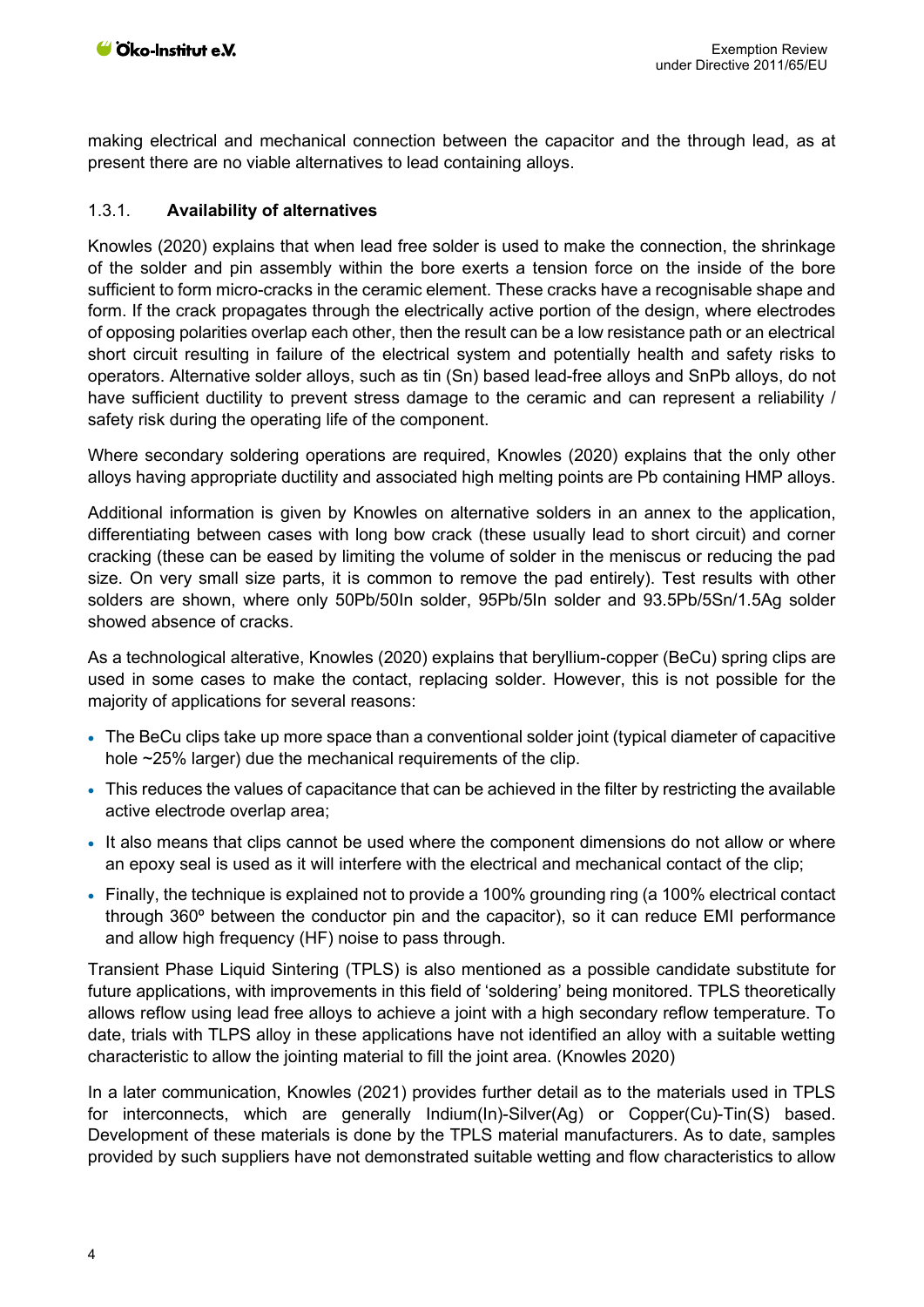the jointing material to fill the joint area. Knowles continues to monitor the market for direct material replacements of Lead (Pb) based solders.

#### *1.3.2.* **Environmental and health arguments**

Knowles does not provide environmental arguments to justify the exemption.

## **2. Questions for stakeholders**

1. The applicant has requested an exemption, proposing the following wording formulation:

*"Lead in solders for the soldering to machined through hole discoidal and planar array ceramic multilayer capacitors"* 

- a) Do you agree with the scope of the exemption as proposed by the applicant?
- b) Please suggest an alternative wording and explain your proposal, if you do not agree with the proposed exemption wording.
- c) Please explain why you either support the applicant's request or object to it. To support your views, please provide detailed technical argumentation / evidence in line with the criteria in Art. 5(1)(a) to support your statement.
- 2. Please consider that the exemption covers among others also LHMP solders. Such solders are also covered by Ex. 7(a), though with an exclusion of Ex. 24 applications to avoid overlaps of these exemptions.
	- a) What advantages and disadvantages do you see of maintaining the current exemption formulation?
	- b) What advantages and disadvantages do you see of excluding LHMP from Ex. 24 and including LHMP used "for the soldering to machined through hole discoidal and planar array ceramic multilayer capacitors" under Ex. 7(a)?
- 3. Please provide information concerning possible substitutes or developments that may enable reduction, substitution or elimination, at present or in the future, of *"lead solders for the soldering to machined through hole discoidal and planar array ceramic multilayer capacitors"*;
	- a) In this regard, please provide information as to alternatives that may cover part or all of the applicability range of *"lead solders for the soldering to machined through hole discoidal and planar array ceramic multilayer capacitors"*;
	- b) Please provide quantitative data as to application specifications to support your view.
- 4. Please provide information as to research initiatives which are currently looking into the development of possible alternatives for some or all of the application range of *"lead solders for the soldering to machined through hole discoidal and planar array ceramic multilayer capacitors"*.
	- a) Please explain what part of the application range is of relevance for such initiatives (in what applications substitution may be possible in the future).